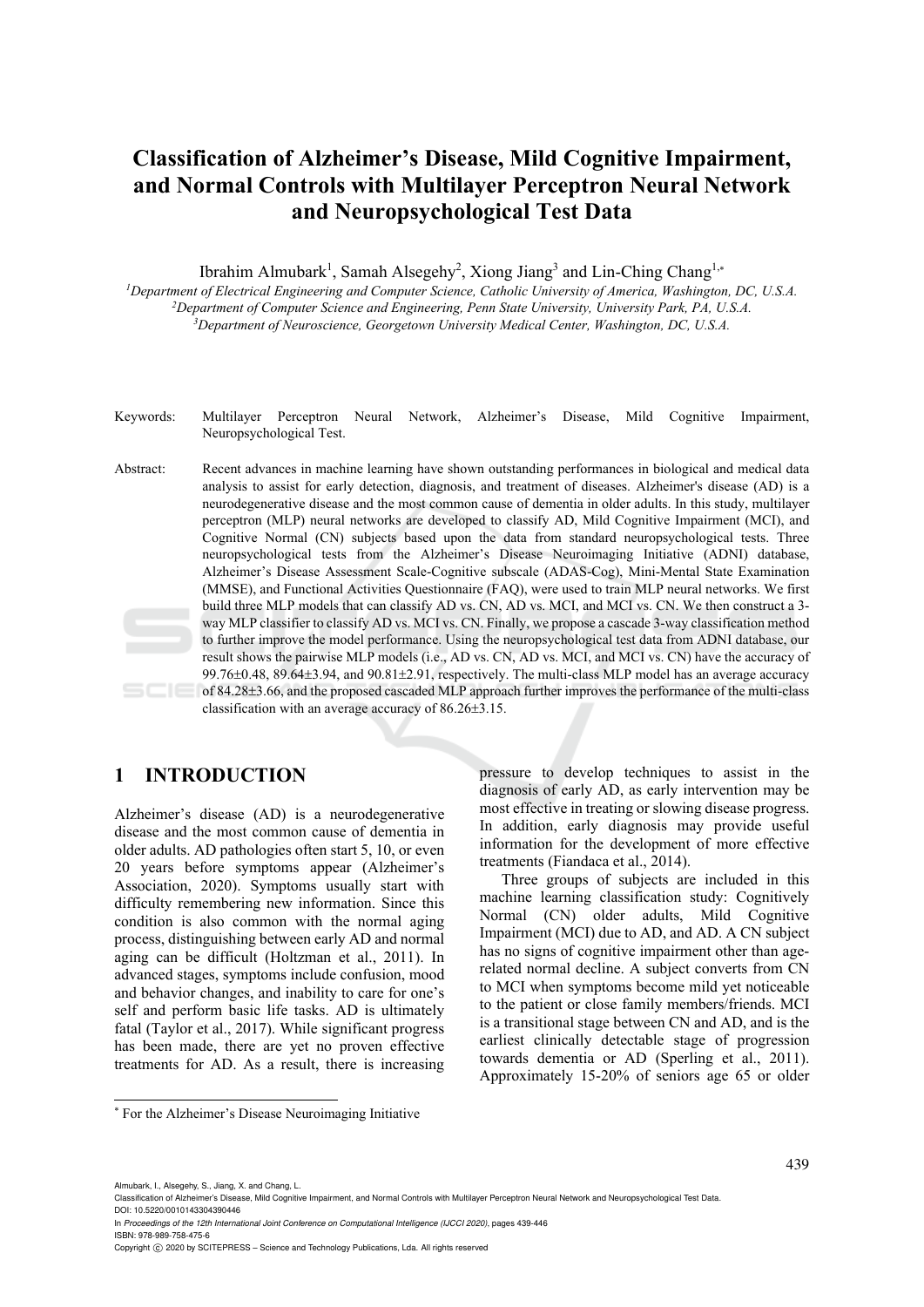have MCI (Alzheimer's Association, 2020). Patients diagnosed with MCI are of higher risk for developing AD or other types of dementia, and are therefore given special attention (Ansart et al., 2020). AD is the last stage in this progression.

In recent years, the world has seen many major breakthroughs in the field of healthcare because of the rapid proliferation of large biomedical datasets, concurrent with advances in machine learning, especially in deep learning (Esteva et al., 2017). These advances have opened new avenues for the development of diagnostic tools to assist early detection of AD. Recently, several studies have focused on the detection of different cognitive groups by utilizing various types of biomedical data including brain imaging data (Pellegrini et al., 2018), cerebrospinal fluid (CSF) specimens (Jack et al., 2018; Shaffer et al., 2013), and behavioral data from speech (Fraser et al., 2016; Nagumo et al., 2020), body movement (Khan & Jacobs, 2020), and neuropsychological tests (Grassi et al., 2019; Kang et al., 2019; Lee et al., 2019).

Standard neuropsychological tests are typically used in the diagnosis of cognitive impairment in individuals with MCI, AD, or other neurological conditions (Seo, 2018). These tests are less expensive, easy to conduct, and widely available compared to medical imaging. The scores from these tests can measure normal and abnormal cognitive and behavioral functions and provide useful features to machine learning methods for the early detection of AD (Anastasi & Urbina, 1997). Repeated assessment with these tests is frequently used to evaluate changes in a treated person's condition over time (Harvey, 2012). The existence of multiple cognitive deficits indicates that a combination of neuropsychological tests from different domains may improve clinical diagnosis accuracy (Harvey, 2012; Storey & Kinsella, 2007; Yeatts et al., 2018).

In this paper, we present fully connected multilayer perceptron (MLP) networks to perform binary classification between different cognitive groups (i.e., AD vs. CN, AD vs. MCI, and MCI vs. CN) using the baseline visit data from three neuropsychological tests in the Alzheimer's Disease Neuroimaging Initiative (ADNI) database (http://adni.loni.usc.edu/). A direct MLP based 3-way classification (i.e., AD vs. MCI vs. CN) is also developed. Additionally, we propose a MLP based cascading approach to further improve the multi-class classification performance.

The paper is organized as follows. Section 2 includes descriptions of data used in this study, data

pre-processing, experimental design, and proposed methods. Section 3 includes results from several multilayer perceptron models. Section 4 includes a summary of results, discussion, and future research directions.

### **2 MATERIALS AND METHODS**

#### **2.1 Data**

#### **2.1.1 ADNI Database**

The data used in this study was obtained from the ADNI database. ADNI is a longitudinal multicenter study designed to develop clinical, imaging, genetic, and biochemical biomarkers for the early detection and tracking of AD progression. The ADNI project draws on a broad range of academic institutions and private corporations, with subjects recruited from over 50 sites across the U.S. and Canada. The project began in 2003 and has been extended to different phases. The first phase of ADNI (ADNI-1) was completed in 2010 and has been followed by ADNI-GO, ADNI-2, and ADNI-3. These four protocols have recruited over 1900 adults, with ages from 55 to 90, and consist of elderly CN controls, people with MCI, and people with AD. The follow-up duration of each group is described in the protocols for ADNI-1, ADNI-GO, ADNI-2, and ADNI-3. For detailed information, please see (www.adni-info.org).

#### **2.1.2 Subjects**

In this study, we used the baseline visit data from a total of 808 subjects at the initial project period (ADNI-1), including 188 AD, 391 MCI, and 229 CN. The enrolled subjects were between 55-90 (inclusive) years of age, in good general health, having a partner who is able to provide an independent assessment of the subject's functioning, having at least 6 grades of education or work history, and were fluent in English or Spanish. All subjects and their study partners completed the informed consent process, and study protocols were reviewed and approved by the Institutional Review Board at each ADNI data collection site (Petersen et al., 2010). Table 1 shows the characteristics of the AD, MCI, and CN subjects included in this study. The mean test score was computed by averaging the scores from all the questions in one test.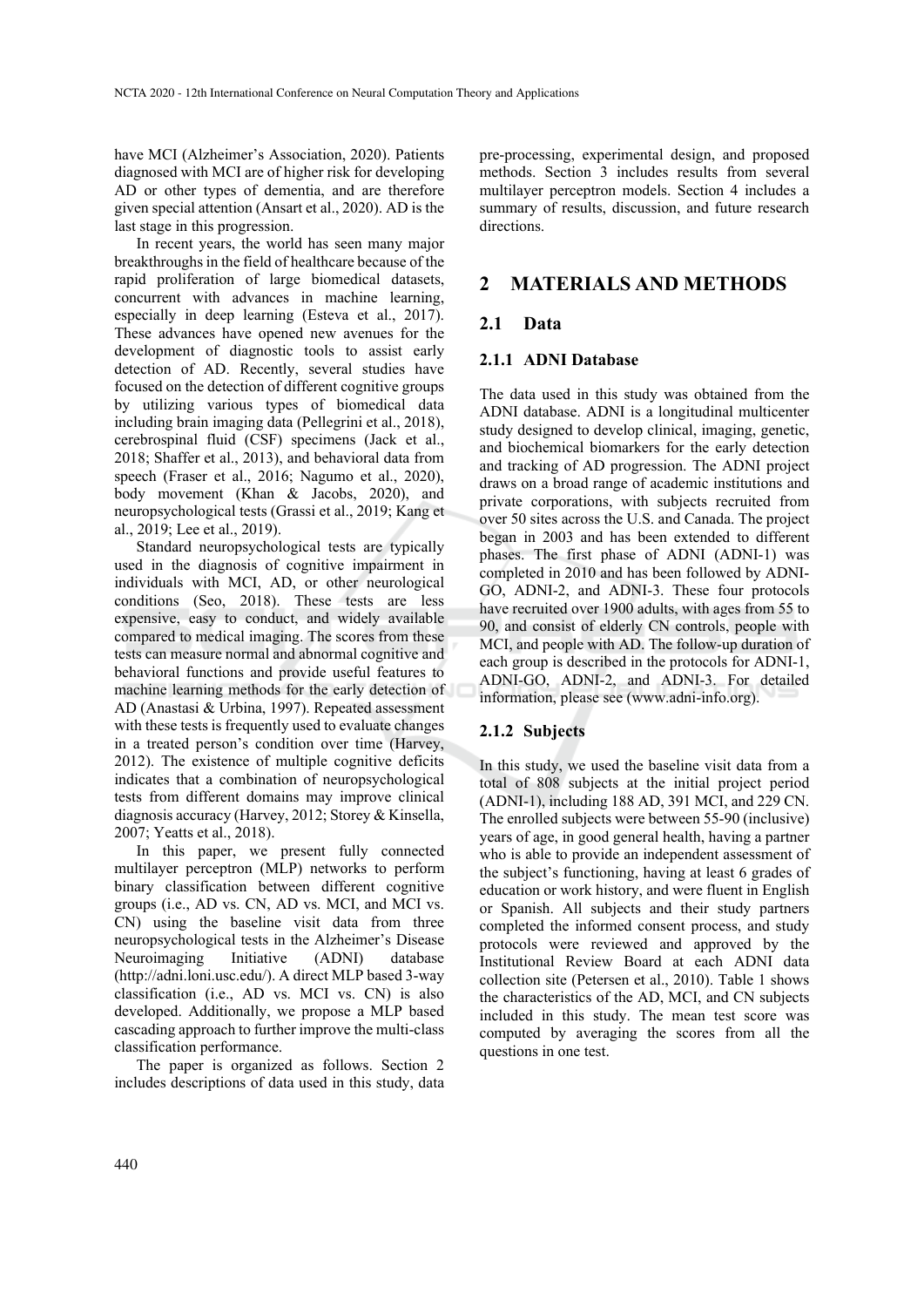| Characteristic    | $AD(n=188)$    | $MCI(n=391)$                       | $CN(n=229)$                  | $p$ -value            |
|-------------------|----------------|------------------------------------|------------------------------|-----------------------|
| Age, years        | $74.9 + 7.4$   | $74.4 \pm 7.3$                     | $75.4 \pm 5.0$               | 0.167                 |
| Education, years  | $14.7 + 3.1$   | $15.6 \pm 3.0$                     | $16.1 \pm 2.8$               | $3.98 \times 10^{-5}$ |
| Sex. male/female  | 97/91          | 255/136                            | 119/110                      | $5.43\times10^{-4}$   |
| ADAS-Cog score    | $28.9 + 7.6$   | $18.6 \pm 6.3$                     | $9.5 + 4.2$                  | $4.95\times10^{-145}$ |
| <b>MMSE</b> score | $23.4 \pm 2.0$ | $27.0 \pm 1.8$                     | $29.1 \pm 0.9$               | $3.08\times10^{-164}$ |
| FAO score         | $13.0 \pm 6.8$ | $3.8 + 4.5$                        | $0.1 \pm 0.6$                | $4.07\times10^{-28}$  |
| $-1$<br>$\sim$    | .              | $\sim$ $\sim$<br><b>CONTRACTOR</b> | $\cdots$<br>$\sim$<br>$\sim$ | $\sim$ $\sim$ $\sim$  |

Table 1: Characteristics of subjects at their baseline visit recruited during ADNI-1.

Values are shown as mean  $\pm$  standard deviation or gender ratios. The *p*-values for differences between AD, MCI, and CN are based on t-test. ADAS-Cog = Alzheimer's Disease Assessment Scale-Cognitive subscale; MMSE = Mini-Mental State Examination; FAQ = Functional Activities Questionnaire.

#### **2.1.3 Neuropsychological Data**

The itemized scores of three neuropsychological tests were used, which include Alzheimer's Disease Assessment Scale-Cognitive subscale (ADAS-Cog) (Rosen et al., 1984), Mini-Mental State Examination (MMSE) (Folstein et al., 1975), and Functional Activities Questionnaire (FAQ) (Pfeffer et al., 1982). Table 2 details the cognitive/daily functions associated with individual tests. In total, there are 13, 30, and 10 questions from ADAS-Cog (note that Q13 was not used by default), MMSE, and FAQ, respectively. The score of each individual question is treated as a feature in our machine learning task, resulting in a total of 13, 30, and 10 features for the ADAS-Cog, MMSE, and FAQ datasets. The three neuropsychological tests are widely used to assist cognitive impairment in AD. The most prominent feature of AD is memory impairment. Therefore, ADAS-Cog and MMSE tests were used in this study. ADAS-Cog and MMSE also test global cognitive function as well as several domains other than memory (Casanova et al., 2013). Information on function from the FAQ test was also included as functional changes begin to appear earlier in the dementia process (John et al., 2016).

Table 2: Neuropsychological tests used in this study.

| Neuropsychological Tests     |                                       |  |  |
|------------------------------|---------------------------------------|--|--|
| <b>ADAS-Cog</b>              | Registration (3)                      |  |  |
| Q1. Word recall              | Attention and calculation (5)         |  |  |
| Q2. Word recognition         | Recall $(3)$                          |  |  |
| Q3. Object naming            | Language (8)                          |  |  |
| Q4. Recall test instructions | Visual construction (1)               |  |  |
| Q5. Orientation              | FAO                                   |  |  |
| Q6. Commands                 | O1. Manage finances                   |  |  |
| Q7. Clarity of language      | Q2. Complete forms                    |  |  |
| Q8. Comprehension            | Q3. Shop                              |  |  |
| Q9. Word finding             | Q4. Perform games of skill or hobbies |  |  |
| Q10. Ideational praxis       | Q5. Prepare hot beverages             |  |  |
| Q11. Constructional praxis   | Q6. Prepare a balanced meal           |  |  |
| Q12. Delayed word recall     | Q7. Follow current events             |  |  |
| Q14. Number cancellation     | Q8. Attend to TV, books, or magazines |  |  |
| <b>MMSE</b>                  | Q9. Remember appointments             |  |  |
| Orientation (10)             | Q10. Travel out of the neighborhood   |  |  |

## **2.2 Experimental Design for Classification**

Our multilayer perceptron (MLP) neural networks were developed using (1) the original set of features from each neuropsychological test (i.e., 13 from ADAS-Cog, 30 from MMSE, and 10 from FAQ), and (2) the combined-test of 53 features from three neuropsychological tests. We first trained three binary MLP models to perform binary classification between different cognitive groups for both the individual tests and the combined-test: (Case 1) AD vs. CN, (Case 2) AD vs. MCI, and (Case 3) MCI vs. CN. We also trained a MLP network with multi-class classification network, i.e., AD vs. MCI vs. CN (case 4). Furthermore, we proposed a MLP based cascading approach to further improve the multi-class classification performance (case 5).

The proposed cascade MLP method is composed of 2 steps. In the first step, we classified CN vs. (AD + MCI) with a MLP network. Then we trained another MLP network with the predicted AD or MCI samples from the first step to classify AD vs. MCI (step 2). Note that the true CN samples misclassified in step 1 as  $(AD + MCI)$  will participate in the second step and they will be counted as misclassified CN regardless of their predicted results in step 2. On the other hand, the true MCI or AD samples misclassified as CN will not participate in the training in step 2, but will be counted in the final 3×3 confusion matrix along with the correctly classified CN samples after step 1.

The implementation was carried out using *Python* and related libraries including *Scikit-learn*, *Pandas*, *Numpy*, *TensorFlow*, and *Keras* (Chollet, 2015; Pedregosa et al., 2011).

#### **2.3 Data Pre-processing**

The original baseline visit dataset in ADNI-1 consists of 200 AD, 400 MCI, and 229 CN. We excluded 12 subjects from AD and 9 subjects from MCI before our data analysis since answers to some questions were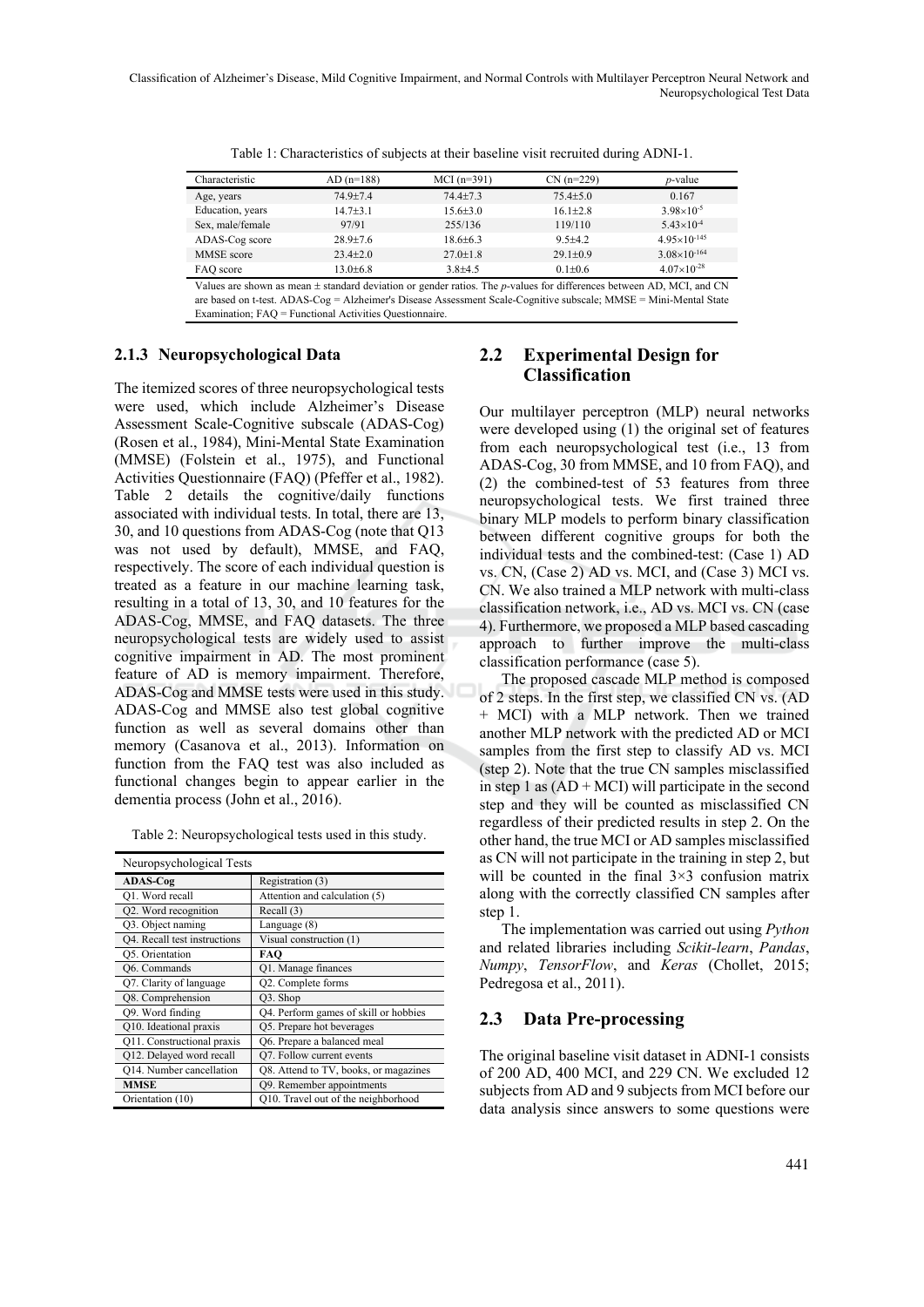not recorded (i.e., missing values in some features). Therefore, the dataset (n=808, AD=188, MCI=391, CN=229) used in our study does not have any missing values. In statistics it is a common practice to drop cases with missing values as long as the sample size is sufficiently large and the number of dropped cases does not exceed 5% of the overall sample. In this study, the number of missing value subjects was relatively small (12 out of 200 for AD and 9 out of 400 for MCI). Therefore, we elected to drop without replacement the twenty-one samples with missing value. Feature normalization was performed by standard scaling with a zero mean and standard deviation equal to one.

#### **2.4 Data Partitioning**

Cross-validation (CV) with stratified K-Fold was used to evaluate the predictive model. Data was divided into 5 disjoint subsets with consistent ratios between classes in each fold. Eighty percent of the data was used in training and 20% of the data was used for testing in each fold.

#### **2.5 Multilayer Perceptron (MLP) Neural Network**

Multilayer perceptron (MLP) is a feed-forward artificial neural networks that uses back-propagation to update weights (Marsland, 2015). The neurons are connected to later layers in a way that pushes information from the input, through hidden layer(s), to the output layer. MLP leverages a layered architecture of stacked perceptrons to solve complex, often supervised, problems. MLP can approximate non-linear functions for both classification and regression (Joshi, 2020).

In this paper, we developed multiple fully connected MLP networks to classify different cognitive groups (AD, MCI, and CN) using data from three neuropsychological tests. Figure 1 shows a 3 layer MLP network that can be used to classify AD and CN subjects. As an example, if the combined-test data was used, the resulted MLP model will have 53 nodes in the input layer, 6 nodes in the hidden layer, and 1 node in the output layer. The Rectified Linear Unit (ReLU) was selected as the activation function for the input and hidden layers (Xu et al., 2015). The sigmoid function and the binary cross-entropy loss function were used for the binary classifications. The softmax function and the multi-class cross-entropy were used for the multi-class classification (Sharma, 2017). The Adaptive Movement Estimation (Adam)

was used as our optimizer to tune the network during the training (Kingma & Ba, 2014).

The cross-entropy loss function defined in equation (1) is used to quantify MLP model errors:

$$
\mathcal{L} = -\sum_{ic} w_c p(c|x_i) \log q(c|x_i) + \lambda_k \sum_{k} ||w_{k,k-1}||^2
$$
\n(1)

where *c*, *i*, *k* are indices for classes, samples, and layers, respectively;  $w_c$  is the class weight for class  $c$ ;  $p(c|x_i)$  is the true probability for sample  $x_i$  to be assigned to class  $c$ ;  $q(c|x_i)$  is the predicted probability for sample  $x_i$  to be assigned to class  $c$ ;  $\lambda_k$  is the regularization strength for layer *k*; and  $w_{k,k-1}$ are the weights between the  $(k-1)^{th}$  and the  $k^{th}$  layer. A larger class weight on class *c* will penalize more if samples in class *c* are misclassified. We also considered the probability threshold as another hyperparameter. For example, a sample can be predicted to have a probability of 0.45 to be class 1 and 0.55 to be class 0, if we set this probability at default 0.5, this sample will be classified to class 0. However, one could set the probability threshold to 0.4 instead, the sample will then be classified to class 1. In our training, we also included the class weights and probability thresholds as hyper-parameters to avoid the imbalance issue between the model sensitivity and specificity.



Figure 1: A 3-layer MLP network. Circular nodes represent artificial neurons. Arrows represent connection from a neuron output to a neuron input.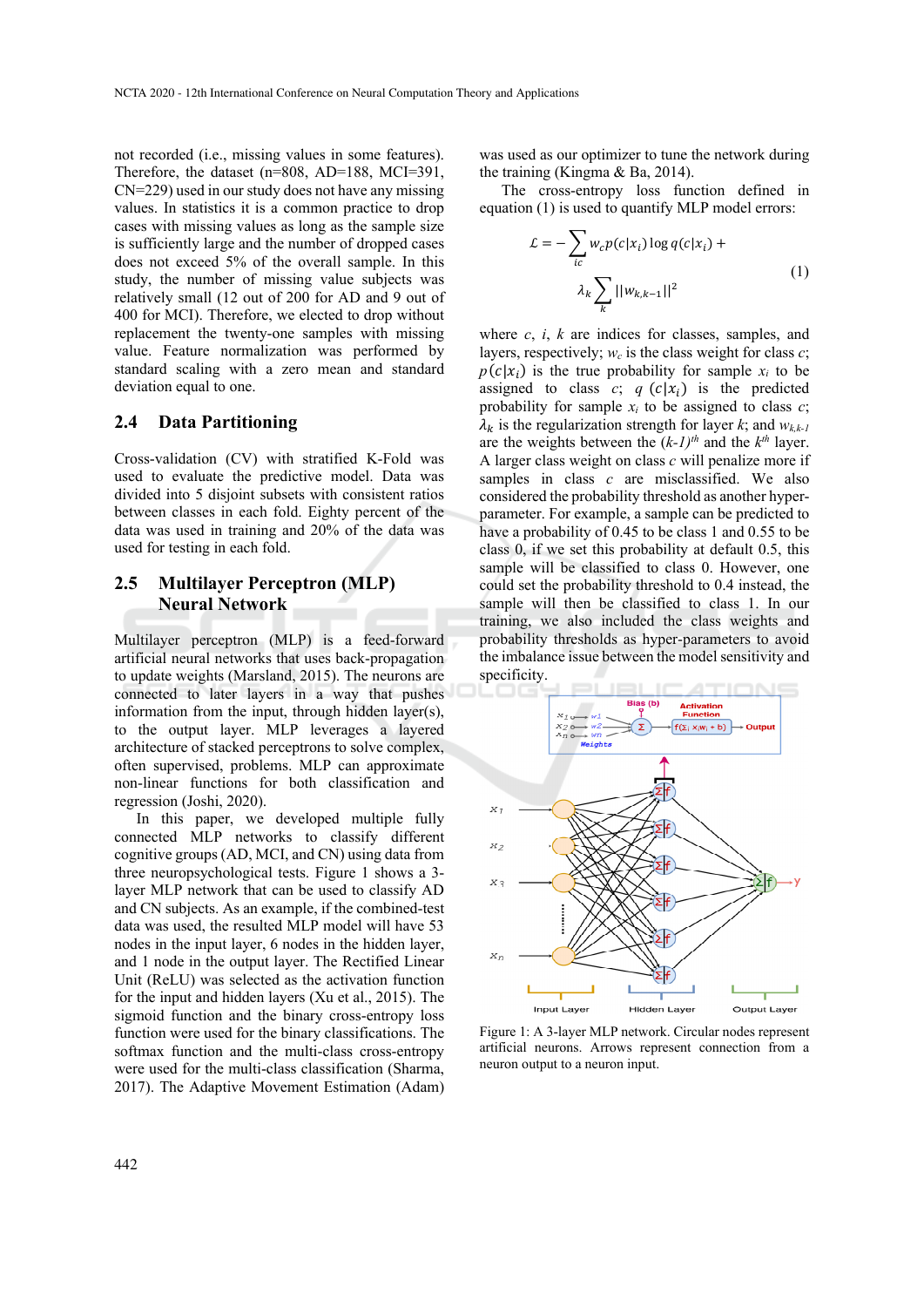To avoid overfitting, we have employed L2 regularization in the hidden layers as shown in equation (1). The regularization strength for each layer  $\lambda_k$  was also tuned as a hyper-parameter. We also applied the *EarlyStopping* function in *Keras* by observing the loss function on the validation set. If the loss function reduction was less than  $(1 \times 10^{-4})$  for 5 consecutive epochs, the training will be stopped. Learning rate (or shrinkage factor) was adjusted based on the reduction rate of loss function to train the network more efficiently, and the *ReduceLROnPlateau* function in *Keras* was used to observe the loss function reduction. If the loss function reduction was less than  $(1 \times 10^{-3})$  for 10 consecutive epochs, the learning rate would be reduced to one tenth of the previous learning rate or the minimum learning rate. The initial learning rate was set to 0.01 and the minimum value is  $(5 \times 10^{-4})$ . The early stopping and the learning rate shrinkage helped our training process with a positive impact in the classification performance.

#### **2.6 Performance Evaluation**

To evaluate the performance of the classifiers, sensitivity, specificity, and accuracy were calculated for each model. Sensitivity measures the ratio of actual positive subjects to the total numbers of subjects identified by the test as being positive, i.e., true positive rate. Specificity measures the ratio of actual negative subjects to the total number of subjects testing negative, i.e., true negative rate. Accuracy is the ratio of correctly classified subjects to the entire set of subjects. In other words, sensitivity, specificity, and accuracy are described in terms of TP (True Positives), TN (True Negatives), FN (False Negatives), and FP (False Positives), and defined in equations (2), (3), and (4), respectively.

$$
Sensitivity = \frac{TP}{TP + FN}
$$
 (2)

$$
Specificity = \frac{TN}{TN + FP}
$$
 (3)

$$
Accuracy = \frac{TP + TN}{TP + TN + FP + FN}
$$
 (4)

To illustrate the diagnostic ability of a classifier, we also calculated the Area Under the Curve (AUC) from the Receiver Operating Characteristic (ROC) curve. The AUC was also used as the target metric during hyper-parameter tuning. An algorithm with an AUC closer to 1, indicating a near perfect performance, is considered as the more reliable predictive model.

## **3 RESULTS AND DISCUSSION**

Table 3 summarizes the performance of binary and 3 way classification using each individual neuropsychological test (i.e., ADAS-Cog, MMSE, and FAQ) as well as a combination of these three tests to discriminate different cognitive groups. The default class weights was set to 1:1 for binary classifier or 1:1:1 for 3-way classifier, and the default probability threshold was set to 0.5. As shown in Table 3, the model using the combined features from three tests outperformed the models using each single test. The classification of AD vs. CN subjects had very high accuracies (98%~100%) in all models. This indicates the proposed MLP method using neuropsychological test data is very effective in classifying AD and CN. The classification accuracy of MCI vs. CN was 77%~82% when using a single test, but reached 90% when using the combined tests. Classification between AD and MCI was our most challenging task. Although the overall accuracy was acceptable (80%~84%), the sensitivity was very poor (47%~69%) when using a single neuropsychological test. However, the sensitivity significantly improved, to 81.38%, when using the combined-test.

In Table 4, we demonstrated that class weights and probability thresholds could be used to improve the model performance and obtain a more balanced sensitivity and specificity ratio. By tuning the class weights and probability thresholds in training of MLP networks, the sensitivity as well as the accuracy can be further improved. For example, the sensitivity of AD vs. MCI improved from 46.81% to 79.26% with ADAS-Cog test (data not shown) and from 81.38% to 91.49% with the combined-test. The accuracy of AD vs. MCI vs. CN was improved from 82.43% to 84.28%. While this MLP 3-way classification accuracy is notably lower than the binary classifications, it outperformed other existing methods. For example, its accuracy was 22% higher than Lee's model (Lee et al., 2019).

Table 5 shows the performance of the MLP model with the cascade approach using the combined-test. The class weights and probability thresholds were tuned to obtain optimal model performance. This new model further improved the results compared to the direct 3-way classification (Tables 3 and 4) in terms of sensitivity, specificity, and accuracy.

 Standard neuropsychological tests are often incorporated into regular physical examinations for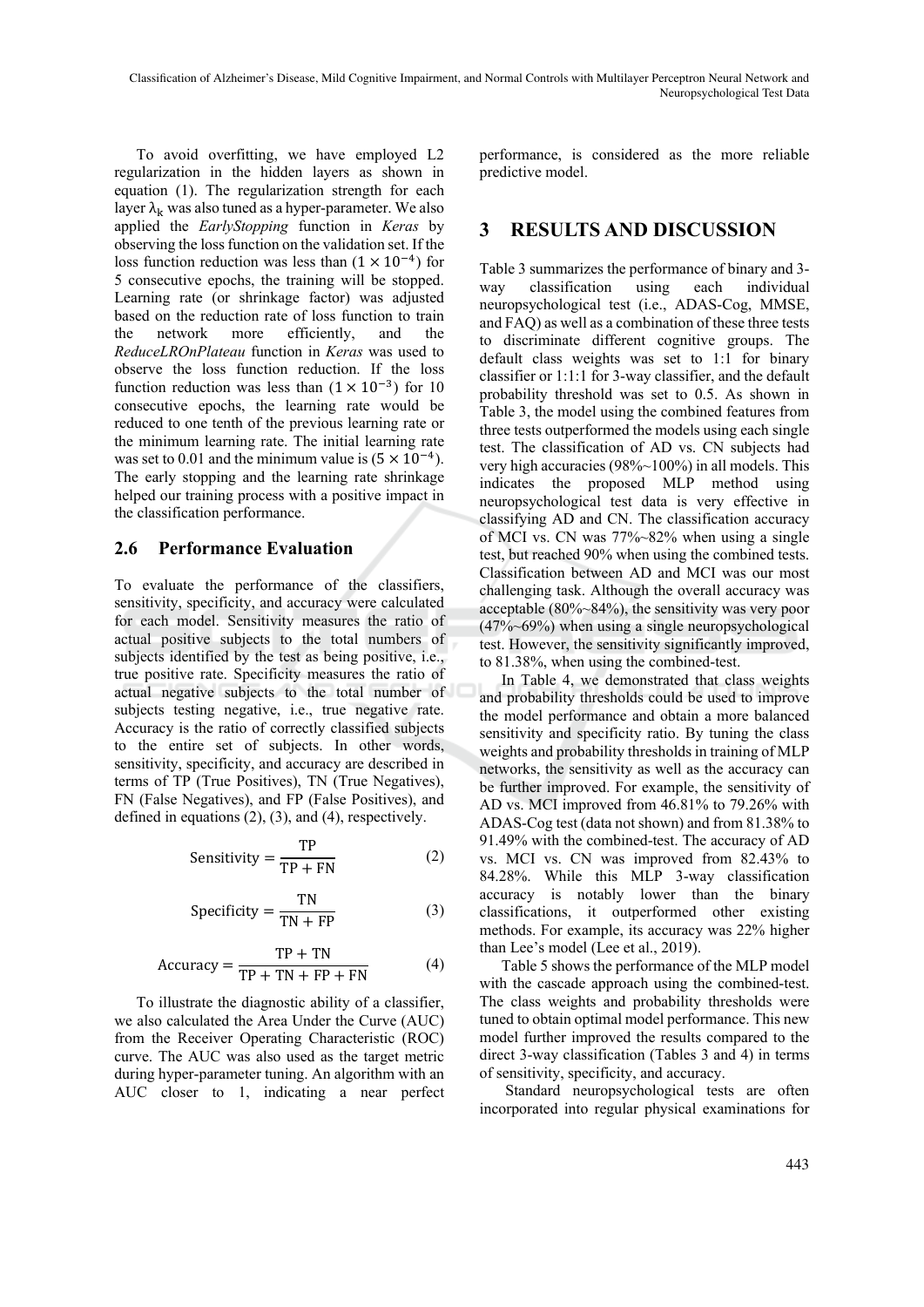seniors, this study demonstrated that early screening of AD is possible when using these tests with neural networks. The proposed methods are effective to classify different cognitive groups, and do not require the medical procedures that are presently more expensive, invasive, or not offered in many clinical settings. These medical procedures include neuroimaging, cerebrospinal fluid (CSF), and genetic testing. This study also showed that a combination of a variety of neuropsychological tests and assessments used for AD diagnosis improved the accuracy of clinical diagnosis. Lastly, this study points to the potential for MLP neural network enabled classifiers in discriminating between AD progression classes.

Table 3: The classification performance of binary and 3-way multilayer perceptron (MLP) networks using data from a single neuropsychological test and the combined-test. The default class weights (1:1 or 1:1:1) and probability thresholds (0.5) were used in each model.

| Dataset              | <b>Classification Case</b> | SEN%  | SPE%   | ACC%                                                                                             | <b>AUC</b> |
|----------------------|----------------------------|-------|--------|--------------------------------------------------------------------------------------------------|------------|
|                      | AD vs. CN                  | 93.62 | 98.69  | $96.04 \pm 1.71$                                                                                 | 0.994      |
| ADAS-Cog             | AD vs. MCI                 | 46.81 | 95.43  | $79.73 \pm 2.29$                                                                                 | 0.874      |
| (13)                 | MCI vs. CN                 | 82.23 | 80.35  | $81.54 \pm 5.24$                                                                                 | 0.905      |
|                      | AD vs. MCI vs. CN          | 72.75 | 80.90  | $72.75 \pm 2.82$                                                                                 | 0.887      |
|                      | AD vs. CN                  | 95.85 | 97.82  | $96.92 \pm 1.62$                                                                                 | 0.998      |
| <b>MMSE</b><br>(30)  | AD vs. MCI                 | 69.43 | 92.19  | $84.75 \pm 3.75$                                                                                 | 0.914      |
|                      | MCI vs CN                  | 78.34 | 75.98  | $77.48 \pm 3.43$                                                                                 | 0.857      |
|                      | AD vs. MCI vs. CN          | 70.21 | 80.28  | $70.21 \pm 5.89$                                                                                 | 0.873      |
|                      | AD vs. CN                  | 90.16 | 99.56  | $95.26 \pm 1.52$                                                                                 | 0.982      |
| FAQ                  | AD vs. MCI                 | 54.40 | 92.89  | $80.24 \pm 3.50$                                                                                 | 0.868      |
| (10)                 | MCI vs. CN                 | 71.83 | 92.14  | $79.29 \pm 2.26$                                                                                 | 0.845      |
|                      | AD vs. MCI vs. CN          | 71.32 | 85.00  | $71.33 \pm 3.74$<br>$99.28 \pm 0.59$<br>$89.46 \pm 3.93$<br>$90.16 \pm 3.55$<br>$82.43 \pm 3.92$ | 0.853      |
|                      | AD vs. CN                  | 98.04 | 100.00 |                                                                                                  | 1.0        |
| <b>Combined-Test</b> | AD vs. MCI                 | 81.38 | 93.35  |                                                                                                  | 0.964      |
| (53)                 | <b>MCI</b> vs. CN          | 90.79 | 89.08  |                                                                                                  | 0.960      |
|                      | AD vs. MCI vs. CN          | 82.43 | 88.62  |                                                                                                  | 0.946      |

Table 4: The classification performance of binary and 3-way multilayer perceptron (MLP) networks using data from the combined three neuropsychological tests. The class weights and probability thresholds were tuned during the training to obtain a balanced sensitivity and specificity ratio.

| Classification Case | Probability Threshold | Class Weight | SEN%  | SPE%   | ACC%             | <b>AUC</b> |
|---------------------|-----------------------|--------------|-------|--------|------------------|------------|
| AD vs. CN           | 0.5                   | 1:1.5        | 99.47 | 100.00 | $99.76 \pm 0.48$ | 1.0        |
| AD vs. MCI          | 0.4                   | 1:1.5        | 91.49 | 88.75  | $89.64 + 3.94$   | 0.965      |
| MCI vs. CN          | 0.5                   | 1:1.5        | 92.07 | 88.65  | $90.81 + 2.91$   | 0.964      |
| AD vs. MCI vs. CN   | 0.5                   | 1.5:1.5:1    | 84.28 | 90.36  | $84.28 + 3.66$   | 0.954      |

Table 5: The multilayer perceptron (MLP) cascading classification performance. The classification performance of the tuned class weights and probability thresholds are shown.

| Classification steps                                    | Probability Threshold | Class Weight | SEN%  | SPE%  | ACC%             | AUC   |
|---------------------------------------------------------|-----------------------|--------------|-------|-------|------------------|-------|
| Step1: $CN$ vs. $(AD + MCI)$                            | 0.5                   | 1:1          | 93.27 | 92.14 | $92.95 + 2.33$   | 0.973 |
| Step2: AD vs. MCI using the $(AD + MCI)$<br>from step 1 | 0.6                   | 1:1          | 86.26 | 91.15 | $86.26 \pm 3.15$ | 0.957 |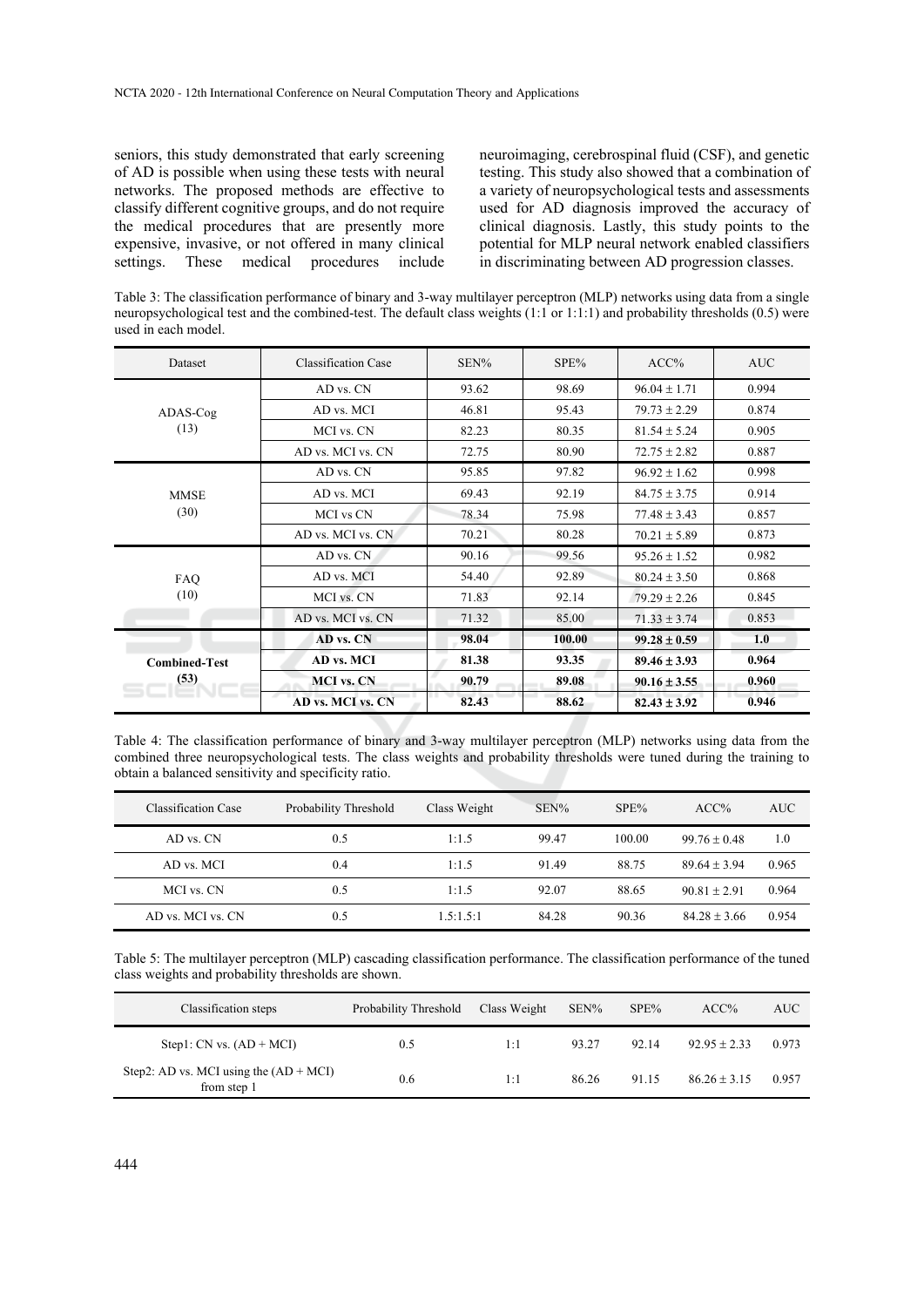## **4 CONCLUSIONS AND FUTURE WORK**

Most previous studies on AD detection using machine learning techniques have been focusing on utilizing brain imaging data. With the rich availability and low cost of standard neuropsychological tests, this paper investigated the classification performance for detecting different cognitive groups (AD, MCI, and CN) using MLP neural networks. Several important conclusions can be drawn from this study. First, using a single neuropsychological test to classify AD and MCI yielded a very poor sensitivity. Second, the combination of three neuropsychological test data with MLP networks showed good potential for early AD detection. The MLP classifiers performed well on all three binary cases with the combined-test as well as for the 3-way classification. Finally, the proposed cascade MLP approach can further improve the performance of multi-class classification.

The proposed method is not only reliable but also cost effective, and therefore it can support large-scale cognitive screening. Our future work will include identifying individuals with MCI who would be more likely to develop AD within a defined period of time. Additionally, we will investigate other artificial neural networks on diagnostics and prediction of AD. We also plan to study the combination of brain imaging and behavioral data with both machine learning and deep learning techniques that may offer additional insights into the progression of various stages of AD.

## **ACKNOWLEDGEMENTS**

Data used in preparation for this article was obtained from the Alzheimer's Disease Neuroimaging Initiative (ADNI) database (adni.loni.usc.edu). As such, the investigators within the ADNI contributed to the design and implementation of ADNI and/or provided data but did not participate in analysis or writing of this report. A complete listing of ADNI investigators can be found at: http://adni.loni.usc.edu/wp-content/uploads/how to apply/ADNI\_Acknowledgement\_List.pdf.

## **REFERENCES**

Alzheimer's Association. (2020). 2020 Alzheimer's disease facts and figures. *Alzheimer's & Dementia*, *16*(3), 391– 460.

- Anastasi, A., & Urbina, S. (1997). *Psychological testing* (7th ed.). Prentice Hall/Pearson Education.
- Ansart, M., Epelbaum, S., Bassignana, G., Bône, A., Bottani, S., Cattai, T., Couronne, R., Faouzi, J., Koval, I., & Louis, M. (2020). Predicting the Progression of Mild Cognitive Impairment Using Machine Learning: A Systematic, Quantitative and Critical Review. *MedRxiv*.
- Casanova, R., Hsu, F.-C., Sink, K. M., Rapp, S. R., Williamson, J. D., Resnick, S. M., Espeland, M. A., & Initiative, A. D. N. (2013). Alzheimer's disease risk assessment using large-scale machine learning methods. *PLoS One*, *8*(11), e77949.
- Chollet, F. (2015). Keras: Deep learning library for theano and tensorflow. *URL: Https://Keras. Io/k*, *7*(8), T1.
- Esteva, A., Kuprel, B., Novoa, R. A., Ko, J., Swetter, S. M., Blau, H. M., & Thrun, S. (2017). Dermatologist-level classification of skin cancer with deep neural networks. *Nature*, *542*(7639), 115–118. https://doi.org/10.1038/nature21056
- Fiandaca, M. S., Mapstone, M. E., Cheema, A. K., & Federoff, H. J. (2014). The critical need for defining preclinical biomarkers in Alzheimer's disease. *Alzheimer's & Dementia: The Journal of the Alzheimer's Association*, *10*(3 Suppl), S196-212. https://doi.org/10.1016/j.jalz.2014.04.015
- Folstein, M. F., Folstein, S. E., & McHugh, P. R. (1975). "Mini-mental state": A practical method for grading the cognitive state of patients for the clinician. *Journal of Psychiatric Research*, *12*(3), 189–198.
- Fraser, K. C., Meltzer, J. A., & Rudzicz, F. (2016). Linguistic Features Identify Alzheimer's Disease in Narrative Speech. *Journal of Alzheimer's Disease: JAD*, *49*(2), 407–422. https://doi.org/10.3233/JAD-150520
- Grassi, M., Rouleaux, N., Caldirola, D., Loewenstein, D., Schruers, K., Perna, G., & Dumontier, M. (2019). A Novel Ensemble-Based Machine Learning Algorithm To Predict The Conversion From Mild Cognitive Impairment To Alzheimer's Disease Using Sociodemographic Characteristics, Clinical Information And Neuropsychological Measures. *Frontiers in Neurology*, *10*, 756.
- Harvey, P. D. (2012). Clinical applications of neuropsychological assessment. *Dialogues in Clinical Neuroscience*, *14*(1), 91.
- Holtzman, D. M., Morris, J. C., & Goate, A. M. (2011). Alzheimer's disease: The challenge of the second century. *Science Translational Medicine*, *3*(77), 77sr1– 77sr1.
- Jack, C. R., Bennett, D. A., Blennow, K., Carrillo, M. C., Dunn, B., Haeberlein, S. B., Holtzman, D. M., Jagust, W., Jessen, F., Karlawish, J., Liu, E., Molinuevo, J. L., Montine, T., Phelps, C., Rankin, K. P., Rowe, C. C., Scheltens, P., Siemers, E., Snyder, H. M., … Contributors. (2018). NIA-AA Research Framework: Toward a biological definition of Alzheimer's disease. *Alzheimer's & Dementia: The Journal of the Alzheimer's Association*, *14*(4), 535–562. https://doi.org/10.1016/j.jalz.2018.02.018